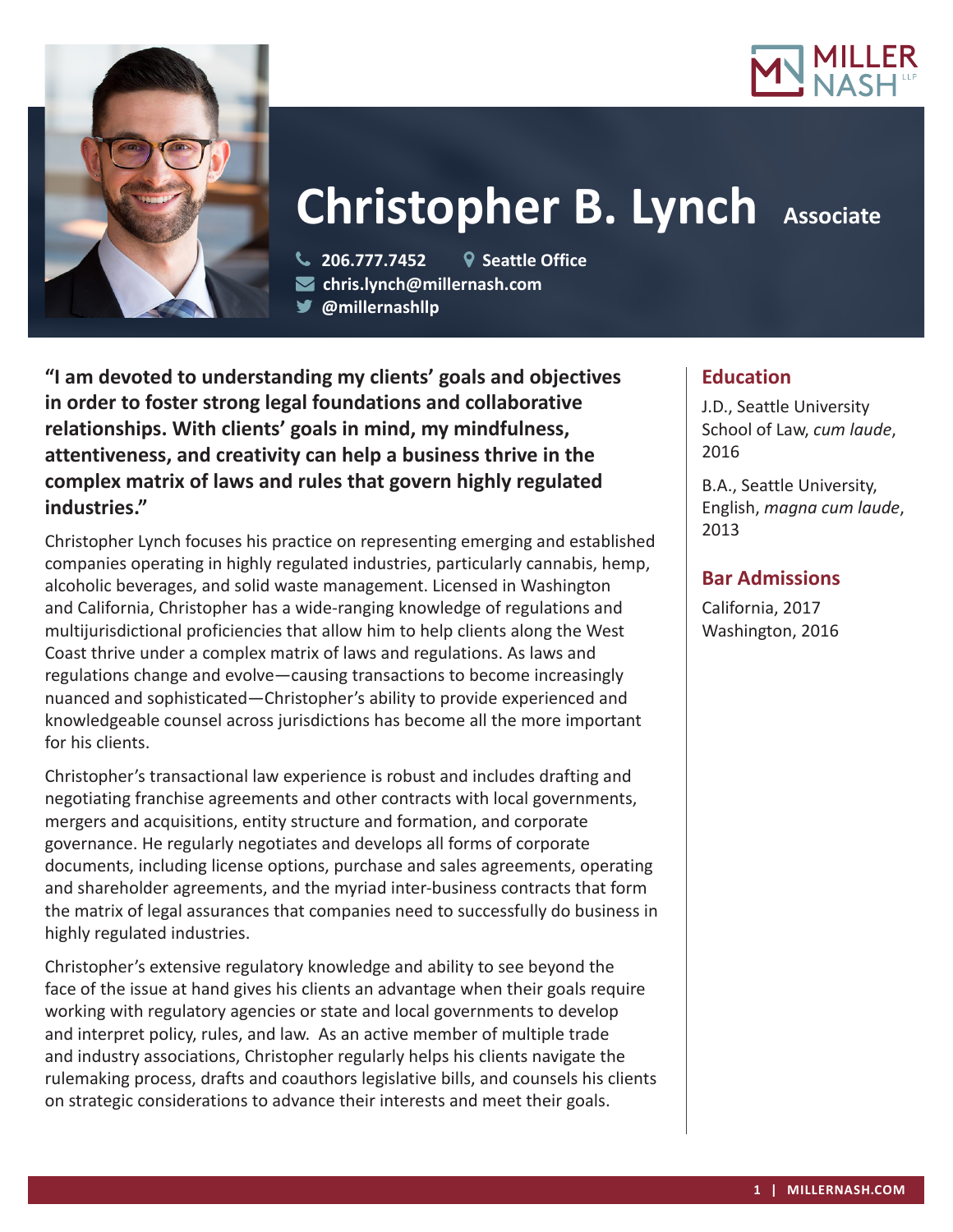

## **Professional Activities**

- Washington State Bar Association, member
	- Business Law Section, member
	- Cannabis Law Section, member and Young Lawyer Liaison
- California Bar Association, member
- **Los Angeles County Bar Association, member**
- American Bar Association, member
- Washington State, registered lobbyist

## **Representative Experience**

#### **Regulatory Compliance**

- Advise on structuring, negotiation, and drafting of multimillion-dollar agreements for solid waste management services.
- **Provide counsel to corporate clients on a wide range of compliance and permitting issues, including cannabis,** hemp, liquor, and solid waste management.
- Analyze hundreds of contracts as well as advise on day-to-day operations of corporate clients with regard to an extensive range of regulatory issues and compliance with applicable law.

#### **Corporate Transactions**

- Structure, negotiate, and draft a broad range of transactional documents and contracts, including purchase and sale agreements, services agreements, assignments, and promissory notes between corporate entities and other parties.
- Represent clients in an extended range of mergers and asset acquisitions or sales, including structuring, negotiating, and drafting transactional documents.
- Manage and coordinate complex closings of multimillion-dollar cannabis license sales.

#### **Rulemaking & Legislative Action**

- Draft and coauthor rulemaking petitions and legislative bills to advance client interests in the cannabis industry.
- Lobbied for passage of petitions and bills, including providing public testimony in support at state and local hearings and participating in agency workgroups to develop and interpret law, rules, and policies.

### **Publications**

- "At Long Last, FinCEN Offers Much Awaited Guidance Regarding BSA Due Diligence Requirements for Hemp Businesses," Miller Nash Graham & Dunn, *Bank Law Monitor* (Jul. 2020)
- "COVID-19: Cannabis Industry Resources," Miller Nash Graham & Dunn, coauthor (Mar. 2020)
- "Overproduction and Diversion," *Grow Magazine*, October 2018
- "Marijuana Product Packaging and Consumer Protection: New Regulations Nationwide," *MJ News*, October 2016

### **Presentations**

- "Business Essentials for Cannabis Start-up and Conversion, Cannabis World Congress & Business Exposition (CWNCBExpo), Los Angeles (2018)
- "Obtaining a Cannabis Business License in California," NBI Seminars (2017)
- **Federalism and Federal Tensions in Cannabis, 2017 NBI Seminars**
- **Protocols for Self-protection: Creating (and Maintaining) a Compliance Program, 2017 NBI Seminars**